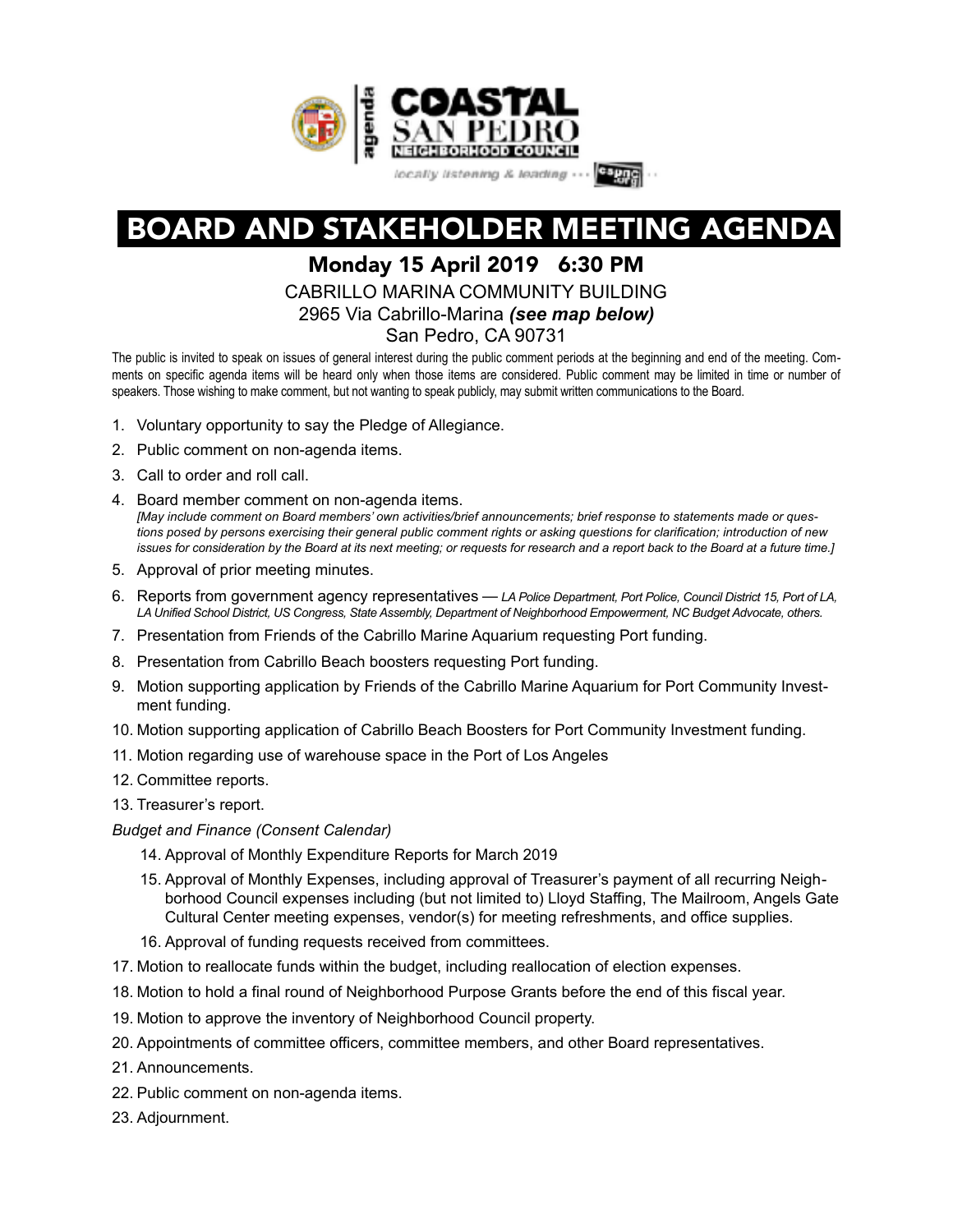## **9. Motion supporting application of Friends of the Cabrillo Marine Aquarium**

The Coastal San Pedro Neighborhood Council supports the request by the Friends of the Cabrillo Marine Aquarium for funding through the Port of Los Angeles Public Access Investment Program.

### **10. Motion supporting application of Cabrillo Beach Boosters**

The Coastal San Pedro Neighborhood Council supports the request by the Cabrillo Beach Boosters for funding through the Port of Los Angeles Public Access Investment Program.

#### **11. Motion regarding use of warehouse space in the Port of Los Angeles**

*Joint Planning and Land Use Committees of Coastal San Pedro Neighborhood Council, Central San Pedro Neighborhood Council, and Northwest San Pedro Neighborhood Council* 

*Whereas* there is a shortage of special event space in the Harbor Area; and

*Whereas* some of the warehouses in the Port of Los Angeles have been traditionally used for special events; and

*Whereas* the "Ghost Ship" fire raised concerns about the safety of warehouses; and

*Whereas* the unique conditions that led to the Ghost Ship disaster do not exist in the Port of Los Angeles; and

*Whereas* the current policy regarding the use of warehouses for special events has resulted in a loss of revenue for the City of Los Angeles and in the loss of opportunities to participate in events, including the recent loss of the opportunity to host over 60 high tech companies; and

*Whereas* once lost, these events may never return to the Harbor; and

*Whereas* the current situation is disruptive to the goals of improving access to the waterfront, including more multi-day events for local residents and visitors from other areas of the City and from a much wider area; and

*Whereas* there is an urgent need to rectify this situation;

*Therefore resolved, that* the Coastal San Pedro Neighborhood Council:

- 1. Supports Council File 16-1433-S1 and requests that it be amended to do the following:
	- a. Direct the Department of Building and Safety and the Fire Department to create a clear process for issuing temporary event permits for warehouses along with a simple checklist that can be used to determine safety compliance and to report back with such a checklist and process in 45 days;
	- b. Return the responsibility for issuing temporary event permits on Port of LA property to the Harbor Department.
- 2. Requests that the Mayor direct the Departments to develop a clear process and checklist within 45 days that can be used to determine safety compliance for temporary special event permits in warehouses and direct that the responsibility for issuing temporary event permits on Port of Los Angeles property be transferred to the Harbor Department.

#### **18. Motion to hold a final round of Neighborhood Purpose Grants before the end of this fiscal year**

The Coastal San Pedro Neighborhood Council shall hold a competetive process for distribution of \$5,000 in Neighborhood Purpose Grants prior to the end of this fiscal year, based on the following calendar:

Tuesday 30 April 5:00pm — Deadline for submission of NPG applications Monday 6 May — Special Meeting of Budget & Finance Committee to consider submitted NPGs Monday 20 May — Regular Board Meeting for Board approval of NPGs Saturday 1 June — Last day to submit check requests to City Clerk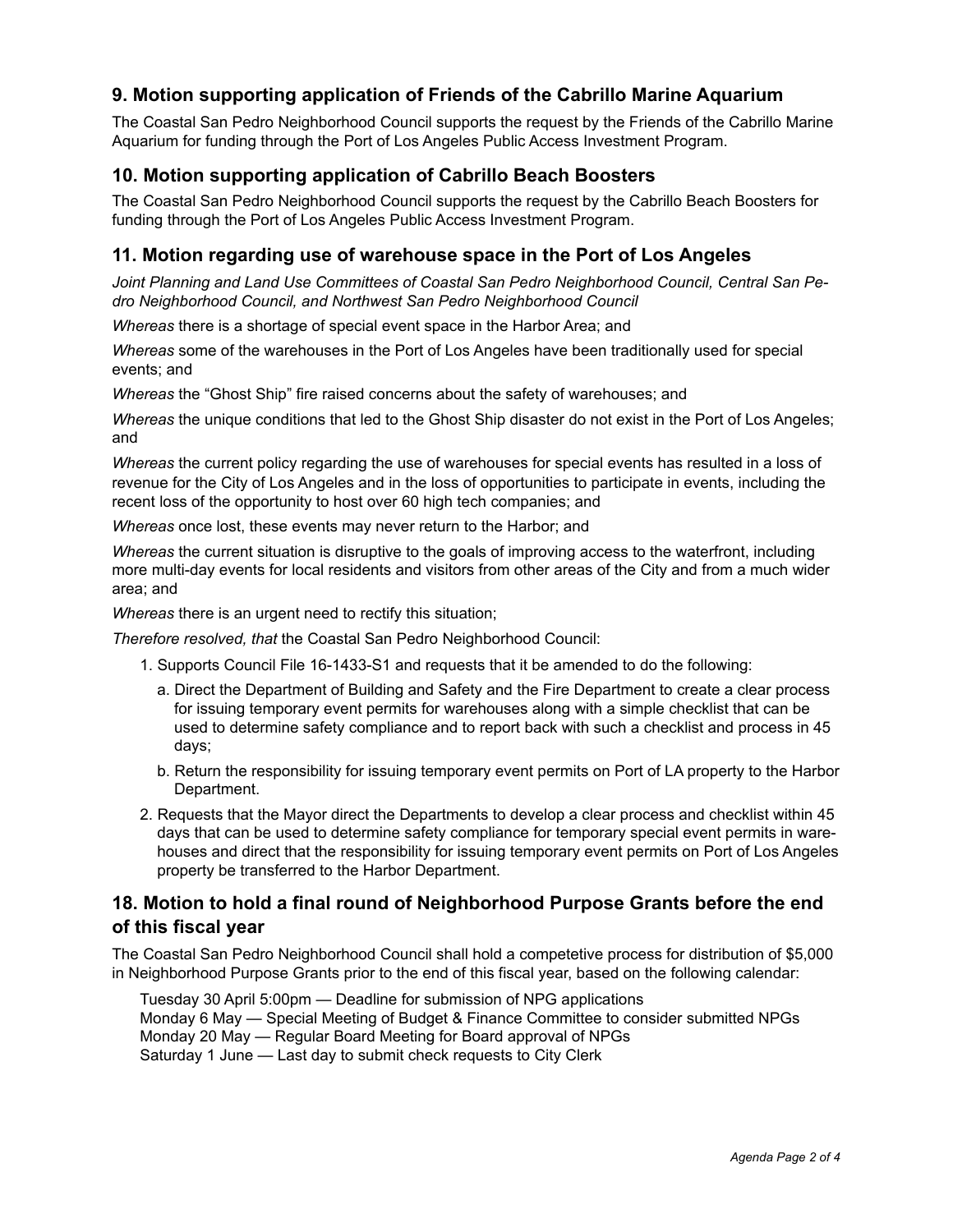#### **19. Motion to approve the inventory of Neighborhood Council property**

*Whereas,* the City Clerk office, as part of the Neighborhood Council Funding Program, requires that the a Board Action Form must be submitted approving the inventory of the following types of items:

- i. Goods with a \$1,000 value and at least a 3-year expected life cycle.
- ii. Electronic equipment
	- **Computers Printers Tablets Scanners**  Cameras Popcorn/snow cone machines **Generators**

*Therefore resolved,* the Coastal San Pedro Neighborhood Council approves the following inventory lists:

| Date: 3/14/2019 |  |
|-----------------|--|
|-----------------|--|

| <b>Quantity</b> | <b>Details</b>                     | In Use     | Serial #          |
|-----------------|------------------------------------|------------|-------------------|
| 1               | Overhead Laptop                    | Yes        | <b>19CSPNC001</b> |
| 1               | Audio Edit Laptop                  | Yes        | 19CSPNC002        |
| 1               | <b>External Hard Drive Toshiba</b> | <b>Yes</b> | 68O4TPRDT10F      |
| 1               | Gemini DRP-1 Digital Recorder      | <b>Yes</b> | 1621H19478        |
| 8               | <b>USB Flash Drives</b>            | <b>Yes</b> | N/A               |
| 1               | PDW Wireless Microphone Rack       | Yes        | <b>PDWM8300</b>   |
| 8               | PDW Wireless Tabletop Microphones  | Yes        | N/A               |
| 1               | Precision Design Camera Tripod     | Yes        | N/A               |
| $\mathbf{1}$    | 12"x14"x4" Roadcase (camera)       | Yes        | N/A               |
| 1               | Sony HDR-CX405                     | Yes        | 4272250           |
| 2               | Sony NP-BX1 Batteries (camera)     | Yes        | N/A               |
| 1               | Behringer PA Speaker               | Yes        | S180300778977     |
| 1               | Behringer PA Speaker               | Yes        | S180300774977     |

#### Date: December 2017

| Qty          | <b>Description</b>               | In Use          | <b>Manufacturer</b> | Serial #        |
|--------------|----------------------------------|-----------------|---------------------|-----------------|
| 1            | Sound Equipment                  | Not in use      | Yamaha              | M16/6fx         |
| 1            | Sound Equipment                  | Not in use      | Tascam              | $Cc-222$        |
| $\mathbf{1}$ | Sound Equipment                  | Not in use      | Audio-technica      | <b>Atw-R700</b> |
| $\mathbf{1}$ | Sound Equipment                  | Not in use      | Audio-technica      | Atw-t702        |
| 1            | Sound Equipment                  | Not in use      | <b>JBL</b>          | Eon15p-1        |
| 1            | Computer Hardware (Printer)      | Operable in use | Epson               | <b>B-510dn</b>  |
| 1            | Electronics - Overhead Projector | Operable in use | Toshiba             | Tdp-s25         |
| 1            | Computer Hardware (Printer)      | Inoperable      | Hp                  | 8000 dn         |